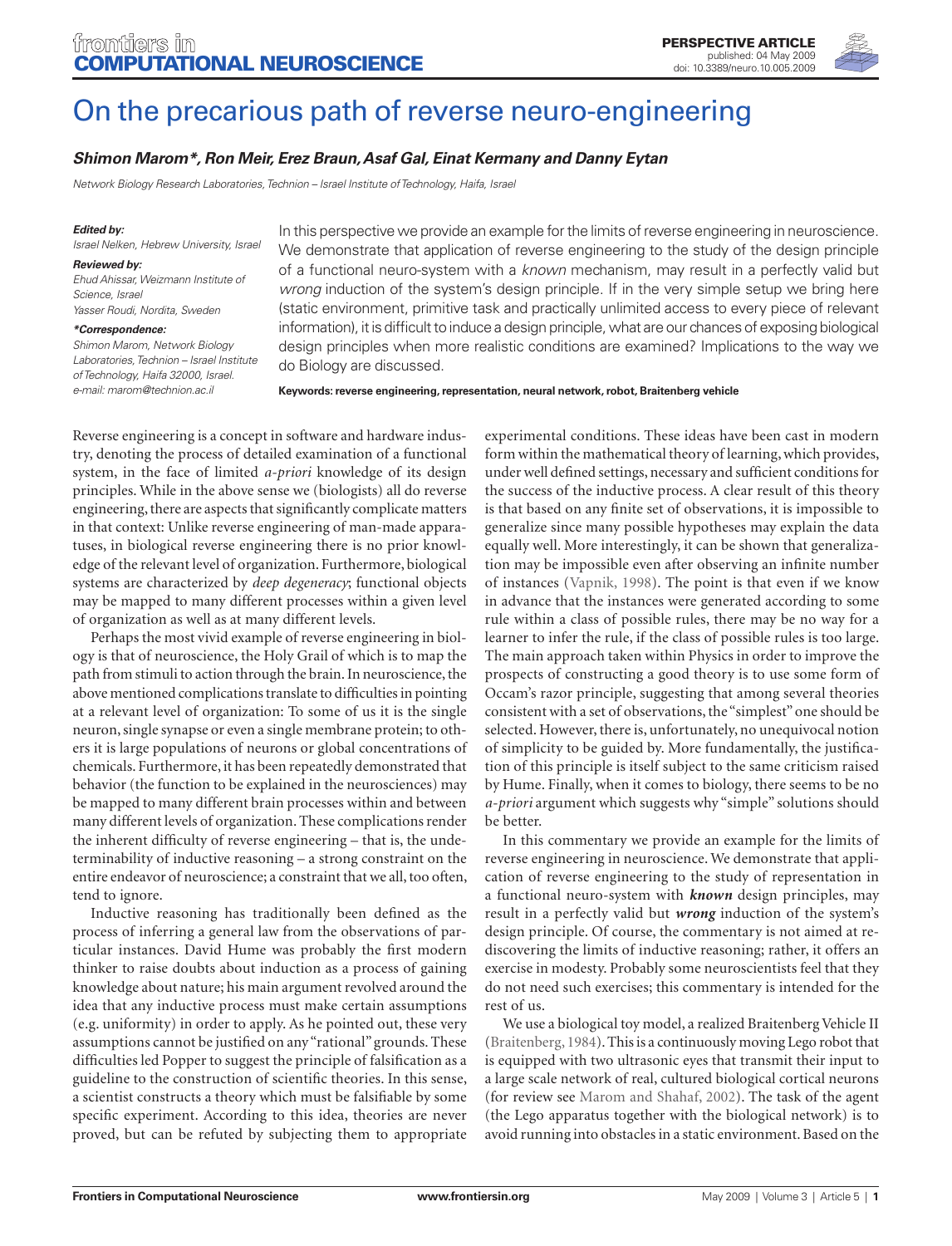electrical responses of neurons to the input from the ultrasonic eyes, a decision is taken (by a well-defined algorithm) as to which direction should the agent be driven (see caption of **Figure 1**). This algorithm considers only the delay from stimulus time to first spike that is emitted by broadly-tuned neurons (i.e. neurons that responded to input from the right as well as the left ultrasonic eyes). The responding neurons are ranked based on the time to first spike, and the resulting rank order represents the input source. The algorithm, which is based on a reported analysis of response dynamics (for detailed explanation see Shahaf et al., 2008), performs flawlessly in spatial input classification tasks. This is demonstrated in a movie file (Supportive Information Video S1 in Shahaf et al., 2008) that shows the behaviour of the agent over 1500 s; **Figure 1** depicts the trajectory of the system over that period of time. The agent performs perfectly in the sense that it succeeds in its avoidance task. Importantly, no learning is involved; the representations of stimuli from the ultrasonic eyes are fixed by the rank-order.

To prove our point about the precariousness of reverse engineering in biology, let us test the validity of an interpretation that is "orthogonal" to the actual design principle (algorithm) of the above toy. The actual design principle of representation, as explained above, relies on the rank order of first spikes in a subset of identified broadlytuned neurons. Now, suppose that a neurophysiologist wishes to test an hypothesis, according to which representation of the visual field



**FIGURE 1 | Trajectory of the agent's path, over 1500 s, in an obstacle avoidance task.** Obstacles and walls are depicted in gray. Inputs from the two ultrasonic eyes of a Lego Mindstorms vehicle are sampled at 0.2 Hz and translated into stimulation of a large random network of cortical neurons at two different sites. The side corresponding to the nearest visual object (relative to the vehicle's longitudinal axis) is classified using an Edit-distance metric based on the recruitment order of 8 neurons, similar to procedures shown in **Figure 6** of Shahaf et al. (2008). Based on the classified activity, a command is sent to the appropriate motor attached to one of the wheels. See Video S1 in Shahaf et al. (2008) for technical details.

is embedded in a *population response rate*. This idea of population rate differs from the actual design principle in several key aspects: Neuronal identities are ignored and temporal relations between spikes are ignored; only the temporal profile of *total* spike counts throughout the network, following input, is considered. Note that thus defined, there is practically no relation between this population-based representation scheme and the original (rank-order) scheme that drives the agent<sup>1</sup>. Figure 2 shows the process of data reduction.

There are several ways to test an hypothesis about the validity of a given representation scheme in neurophysiology. One very efficient and bias-free way is to use state-of-the-art non-linear



("network spike").

1 In what sense we think of population rate code and rank order code as being "orthogonal" to each other? We start by realizing that the raw data that comes out of the recording system includes an ordered list of pairs of numbers: {*id*, *t*}, where *id* is the label of the neuron and *t* is the time at which that neuron evoked a spike. Note that there is no *a-priori* requirement on entailment between *id* and *t*. Thus, for instance, independent Poisson processes may generate such a list of pairs of numbers. The rank order code is constructed from the first term in each pair, the *id*. The population response rate code is constructed using only the second number of each pair, the time *t*. They are "uninformative" about each other; in that sense they are completely orthogonal. Having said that, complete orthogonality is not the main issue, nor a requirement for the argument presented in this paper.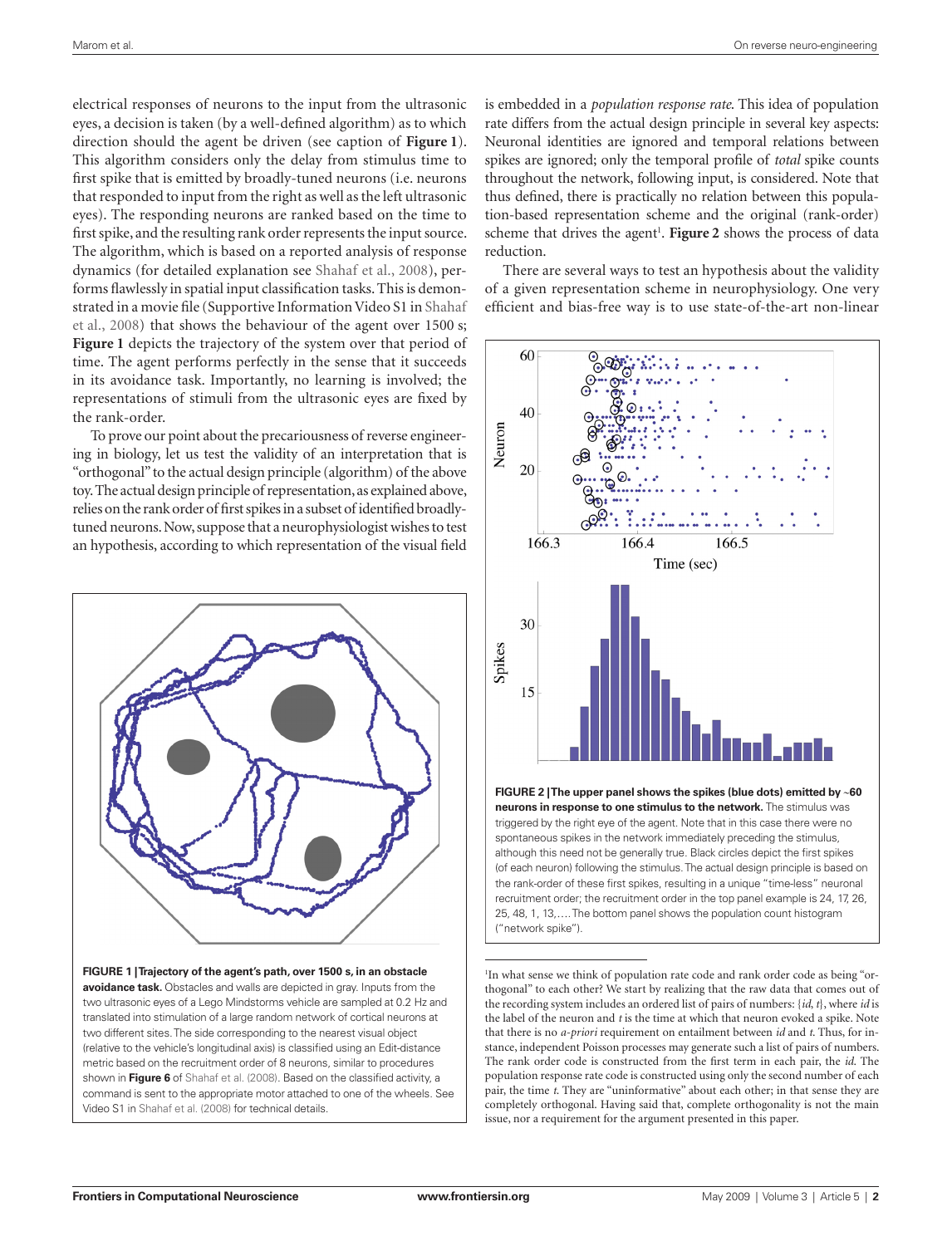classifiers. Indeed, our dedicated neurophysiologist uses the nonlinear version of Support Vector Machine approach (Vapnik, 1998): Data is transformed to a space where linear classification is performed. To avoid over-fitting, only a fraction of the data is used for the construction of the classifier, and the efficacy of categorization by *population response rate* is evaluated by testing the classifier on the complementary (unseen) set of the data. The blue point of Figure 3, denoted (100;5), shows the efficacy of categorization using vectors of population spike rate constructed over a 100 ms time window at 5 ms bin size; categorization is very good (accuracy 0.9), for all practical purposes. In other words, *population response rate* provides an accurate input categorization. So, concludes the neurophysiologist, *population response rate* **is** (or, "may be," as a less cavalier physiologists would say) the scheme of representation, the "neural code." But it is wrong; we know it is wrong because we have designed the machine otherwise. Of course, one might say that the neurophysiologist is too hasty in jumping to conclusions; but honestly, how many of us (physiologists) try to find an alternative design principle to one at hand that is 80–90% accurate in predicting the results? Moreover, if in the very simple neural setup examined here (static environment, primitive task and practically unlimited access to every piece of relevant information), it is difficult to induce a design principle, what are our chances of exposing biological design principles when more realistic conditions are examined?

An experienced biologists will immediately respond to the above heretical thought, coming up with two arguments: (i) "Your claim is based on a single, unique and quite esoteric setup;" and, (ii)



"furthermore, do you have an alternative? Otherwise," will say the experienced biologist "your claims are destructive!"

Well, to the first argument we answer that our example is strong enough to refute (at least) the naive reductionistic version of reverse engineering in biology, which is predominated by indeterminacy of data to theory. Under these circumstances, a more liberal approach that allows for coexistence of different models seems appropriate (e.g. Johnson and Omland, 2004). Of course, in other domains of knowledge (e.g. machine learning and statistical inference) this approach is well-established.

To the second argument we say: it is not in our (scientists) mandate to find reasons to do wrong things when the right things to do are unclear. Reverse engineering is a pragmatical process; if it succeeds in extracting a predictor that works, irrespective of its relation to the actual design principle, the process is considered succesful. However, the business of Biology as a basic science is to uncover the actual design principles; this is where the naive version of reverse engineering fails.

But there might be an even stronger lesson here: maybe the degeneracy that is inherent to biological systems should not be considered as an obstacle to our capacity to decipher unique machineries. Rather, deep degeneracy at all levels is an integral part of biology, where machineries are developed through evolution to cope with a multiplicity of functions, and are therefore not necessarily optimized to the problem that we choose to reverse engineer. Viewed in this way, our limitation in reverse engineering a biological system might reflect our misconception of what a design principle in biology is. There are good reasons to believe that this conclusion is generally applicable to reverse engineering in a wide range of biological systems.

One reviewer of this position paper (E. Ahissar) proposed that perhaps what we named "deep redundancy," where different models predict the agent's behavior to a good enough degree, should be thought of as reflecting something that is akin to relations between theories in (for instance) physics; some are more universal compared to others (e.g. Einstein's vs. Newtons). Therefore, an experiment can be designed such that the less universal theory is ruled out. Clearly, in the example we provided here, where we know that there is a single design principle, such an approach might reveal that principle, even if it "beats" other candidate principles only marginally. Note, however, that one of our key messages is that in the possible absence of such principles, pushing the experiment to various limits may not necessarily lead to the selection of one universal ("true") model; in other words, different models may "win" in different extreme experimental conditions. Of course, we do not intend to claim that there are no laws underlying the *dynamics* of the system, laws that may (and indeed should) be discovered; rather, we raise the possibility that there are no design principles in a sense similar to the absence of design principles in evolution. In that respect our criticism is not merely on methodology, but on belief systems.

## **ACKNOWLEDGEMENTS**

This study was partially supported by grants from the Israel Science Foundation (to SM, RM and EB) and the Etai Sharon Rambam Atidim Program for Excellence in Research (to DE).